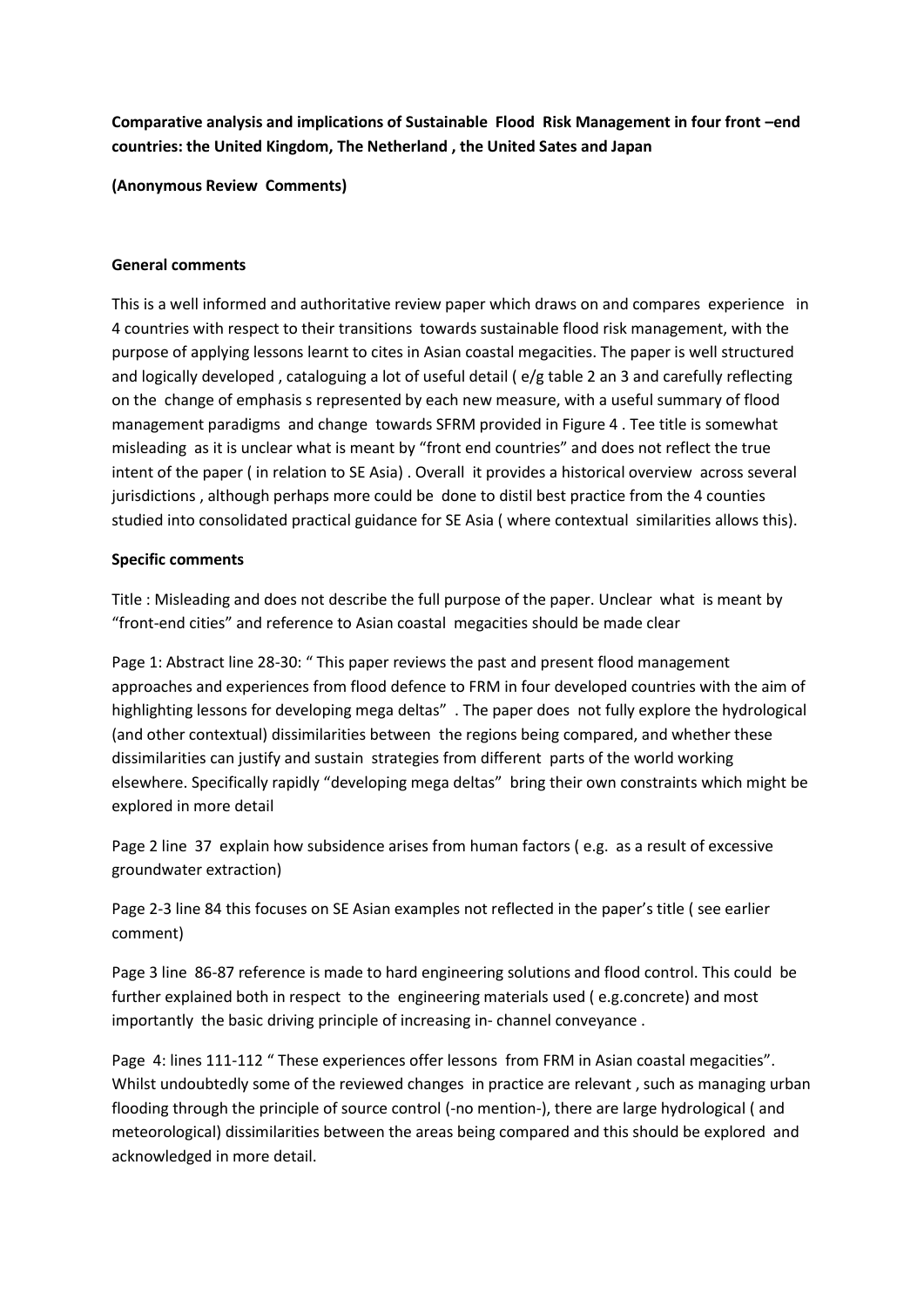Page 4 line 120-130 Clearer distinctions could be made between rural and urban flood policy responses. Fore example the papers says little about the introduction of Sustainable URBAN drainage ( limited to line 153)

Page 5 line 135 " be more specific on what is meant by "externality effects"

Pages 16-17 – Tables 2 and 3 : information here represents a heavy UK focus

Page 5 : general comment: greater and more explicit distinction should be made between pluvial and fluvial flooding ( with respect to the strategies considered).

Page 6 line 180 " complex governance" structure ; fragmented responsibilities are a serious ongoing in issues in UK flood management (e.g. see: Ashley R., Gersonius B., Horton B "Management flooding : from a problem to an opportunity" Royal Society Philosophical Transactions n A Volume 378 Issues 2169 April 2020

Section 2 The most recent references (around 2012-2014) seem somewhat dated with more recent papers on this topic not included in the review; discussion of recent flood resilience concepts is largely missing

Page 11 line 285: "an adaptive development planning process" this is increasingly important approach in responding to climate uncertainties and is an area that might be expanded on in further detail.

Page 13 : general comment : What physical interventions were stimulated by this policy evolution?

Page 20 line 468-491 What is the commonality OR uniqueness in the separate approaches described here?

Page 20 line 496 "The cities that are selected in this review rely upon hard engineered defences " – is there space available for other solutions?

Page 22: line 509 " required better development of non-engineering measures". It would be very informative and useful to conduct a Multi Criteria Decision Analysis (MCDA) on alternative strategies, reflecting priorities and weightings that reflect the specific contexts of SE Asian coastal megacities. Such a synthesis that might translate a review of practice elsewhere into practical recommendations for the region would be a potential major contribution the paper could make.

Page 22 line 525 Do the coping strategies referred to relate to individual or institutional level?

Page 22 line 528-529 " The international experience clearly shows that SFRM approach is more complex than control or defend....." but this needs to be qualified with respect to specific local circumstances, contexts and constraints

Page 22 line 539 "....different countries and cities have their own interpretation on SFRM " reinforces preceding point ( i.e. the importance of context, pointed to by the authors in the concluding paragraph on page 23)